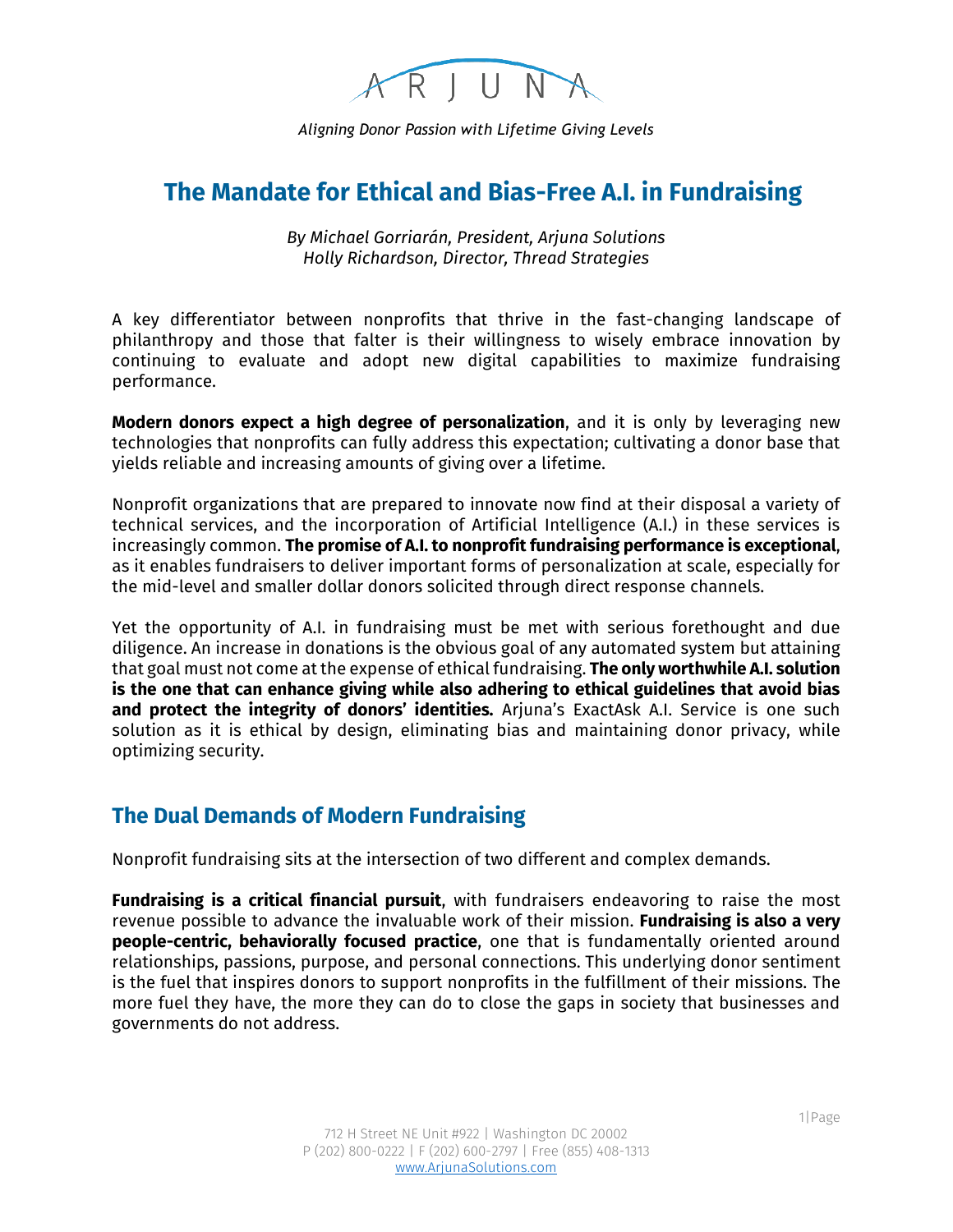

**One of the most important ways that fundraisers navigate these demands is by adhering to clear ethical standards**. The Association of Fundraising Professionals (AFP), the guiding body for nonprofit fundraisers, adopted its Code of Ethical Principles nearly sixty years ago. This set of 15 standards defines the values, behaviors, and priorities that fundraisers must respect and demonstrate as they go about their work.

The AFP's Code of Ethical Principles is significant guidance for fundraisers balancing the short, medium, and long-term revenue needs of their organization. **Fundraisers must be judicious when selecting their tactics and tools.** The need to achieve short-term revenue targets does not prioritize using practices that could constrain future revenue opportunities by limiting the demographic or financial diversity of their donor pool.

New donor acquisition is one example area where short-term strategies can inadvertently invite deleterious long-term consequences. Many nonprofits resort to demographic targeting when prospecting for new donors, focusing their attention on affluent zip codes or personal networking through known connections. Bias about an individuals' ability and propensity to give is an ingrained feature of demographic targeting. While this approach may deliver shortterm returns, over time it will yield a homogenous donor pool that assumes donors all think, act, and donate in similar fashion. Nonprofits deploying this method will have unwittingly constrained their future growth potential with this short-term tactic.

**Ethical fundraising is also concerned with personalization for donors**. Fundraisers have long understood the value of engaging donors more meaningfully and precisely as individuals with their own unique, personalized sentiment for the cause. Yet to date the execution of personalization has been necessarily limited by organizational capacity constraints.

Fundraisers have traditionally been able to offer personalization to their organization's major donors, as the economics associated with this level of giving warrants assigning a dedicated relationship manager to steward donors. Beyond their major donor file, however, nonprofits simply cannot afford to staff the size of development department needed to provide economically viable, personalized fundraising for all levels of donors.

Consequently, donors solicited through larger-scale fundraising practices such as direct response marketing have been denied a more personalized and engaging fundraising experience. Their appeals are generalized with standardized messaging, images and gift array values requested. This is a logical and simplified approach that is complementary to automated, large-scale fundraising, but it has proven time and again to be sub-optimal in optimizing both long-term relationship quality and ideal levels of financial support.

Fundraising according to clear ethical standards has long been of paramount importance to the profession. This has become even more critical today, with individual donors typically representing more than 50% of giving, and nonprofits adopting new automated fundraising tools with A.I. capabilities to address this broad audience in a more personalized manner.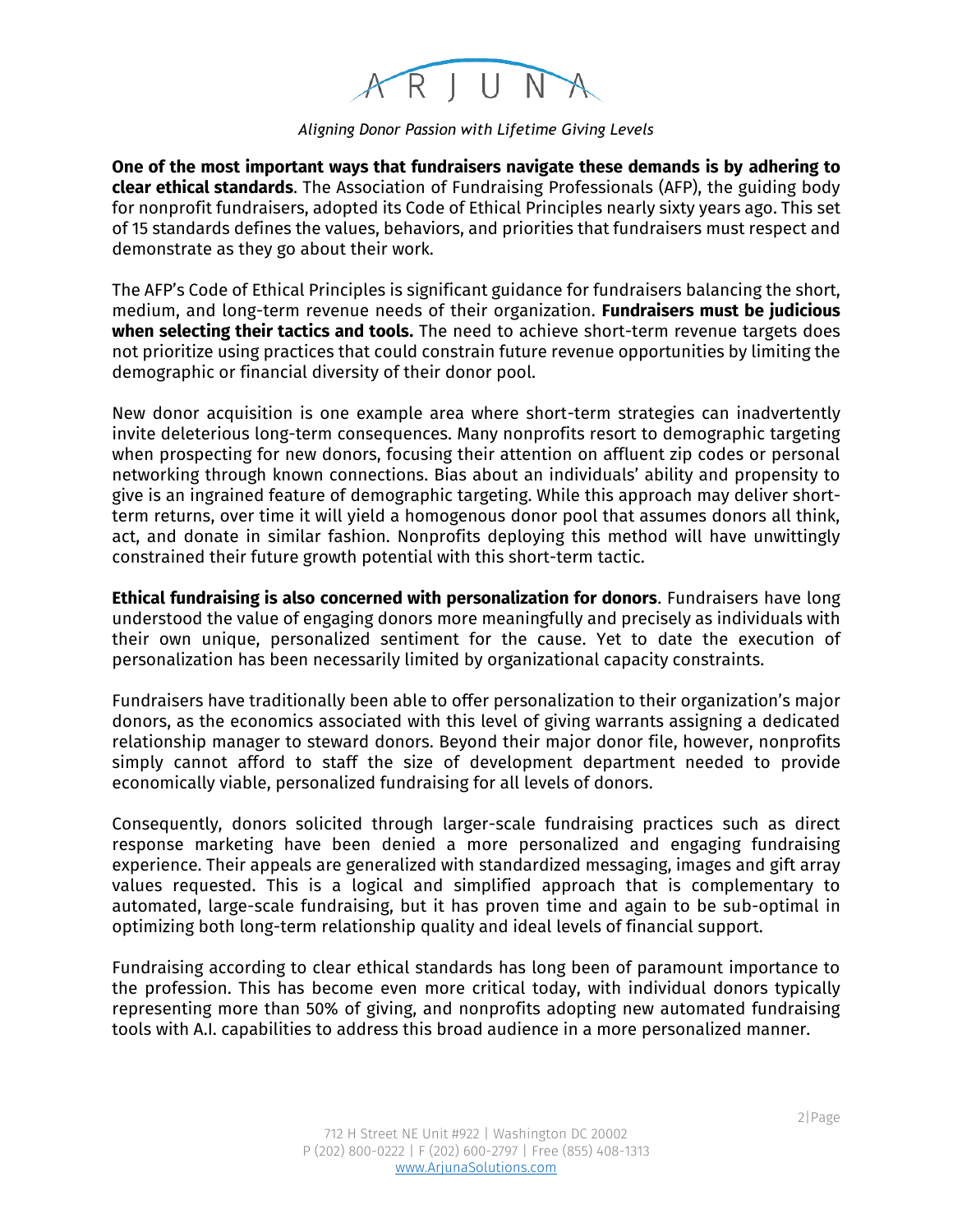

## **Understanding the Nonprofit Use Case**

A.I. in fundraising is growing, but it is also accurate to say that as a nascent asset to the nonprofit sector, **not all A.I. products and services thoroughly grasp the responsible, ethical, and legal use of A.I., especially in the nonprofit use case**. Consequently, some A.I. solutions available to nonprofits lack the design foresight and proper guardrails to prioritize donor privacy, ensure security, and eliminate bias.

The potential consequences of such shortcomings are serious. Faulty A.I. can compromise an organization's fundraising integrity, exposing their donors to unintentional prejudice, deliver insulting experiences, and be subject to data security breaches.

**Arjuna fully accounted for the concerns and imperatives of ethical nonprofit fundraising in the development and design of its ExactAsk A.I. Service.** Arjuna's ExactAsk A.I. service eliminates the need for Personally Identifying Information (PII), while using secure, encrypted, anonymized donor records. The result is a reliable A.I. service that is specifically designed for the nonprofit sector to optimize an organization's fundraising performance. Arjuna's A.I. service has learned how to deliver short-term revenue optimization through billions of records of modeling, all while retaining donors and improving lifetime giving as well. This unique A.I. service meets short and long-range revenue objectives while also safeguarding the diverse identities and relationships of its donors.

### **ExactAsk: Ethical by Design**

**As an** [Advanced Behavioral Economics Modeling](https://news.uchicago.edu/explainer/what-is-behavioral-economics) **service, ExactAsk A.I. is ethical by design.** It removes bias by exclusively modeling observed donor behavior as inputs to the algorithm in lieu of 3rd party data sources or any donor PII. The ExactAsk A.I. Service is inherently bias-free, simply modeling individual donor behavior within the context of a single organization at a specific moment in time.

Arjuna's ExactAsk A.I. service also does not track a donor's philanthropic behavior elsewhere, as this is not germane to an individual's giving behavior with a specific nonprofit at a specific moment in time. Lastly, Arjuna's A.I. services are not concerned with the results of wealth screenings, as capacity testing is not an imperative for the discretionary giving of individual donors with gifts under \$2,500 (more than 50% of giving).

**Arjuna made these design decisions because individual behavioral data is vastly superior to demographic targeting or other similar external 3rd party data for predicting future donor actions.** Arjuna has delivered the benefits of this approach by modeling billions of donor records. The firm now delivers an average of 12% lift in annual giving to clients, all while retaining donors, and advancing them 11% faster than existing models over a lifetime of giving. A compelling sustained lift in giving, while providing a return of \$3.07 for every \$1.00 invested in Arjuna's services.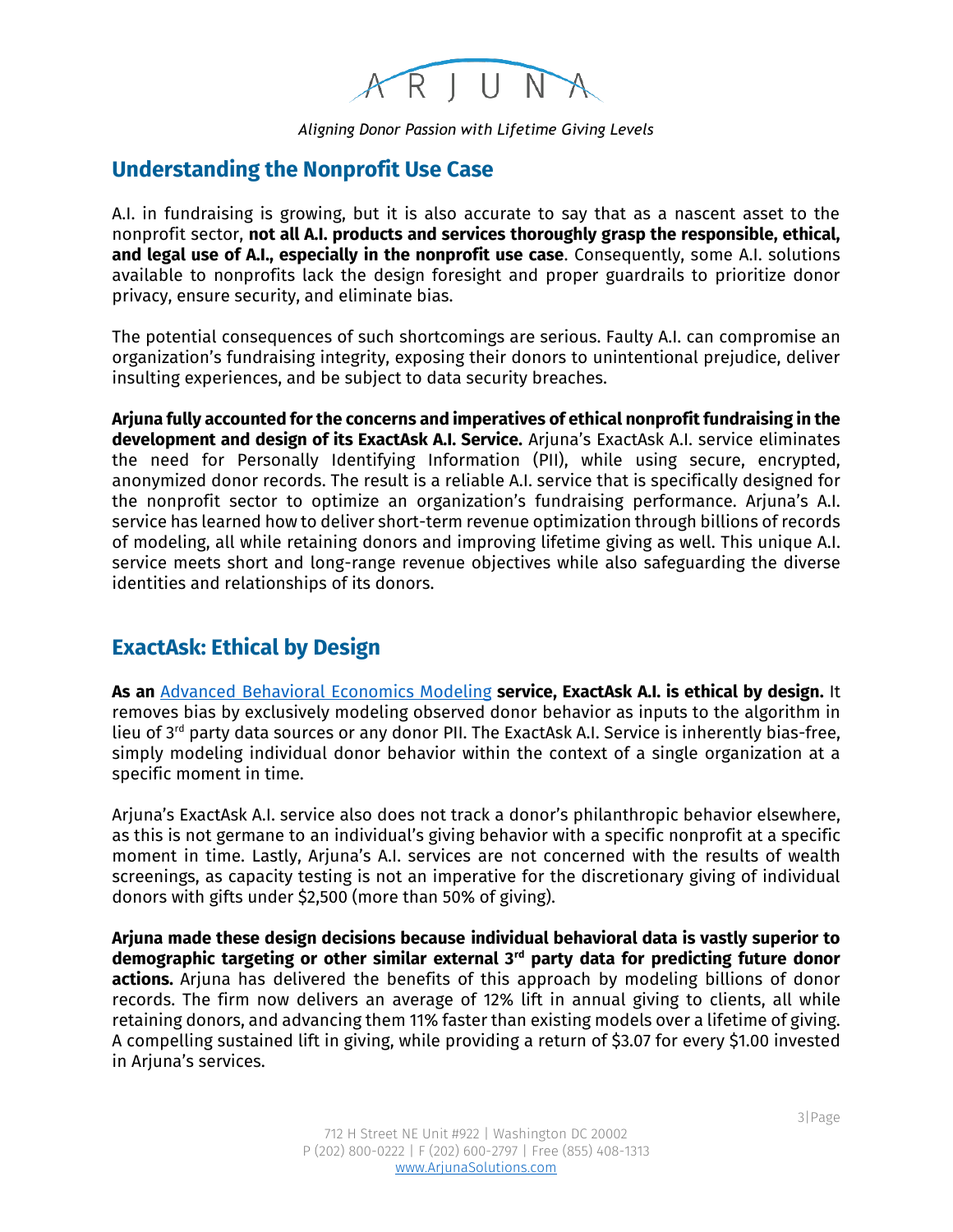

**Excluding demographic and other PII from ExactAsk ensures that the algorithm does not fall prey to implicit bias**, or the attribution of assumed traits, abilities, or interests to specific groups of people based on subconscious prejudice. As one example of removing bias is that ExactAsk cannot and will not infer a donor's giving interest or capacity based on assumptions about that person's race and/or ethnicity as extrapolated from their first or last name or location of their residence. ExactAsk preserves the full philanthropic potential of an organization's donor pool by never oversimplifying various donors' capacity, interest, or readiness to give.

Additionally, the elimination of implicit bias from ExactAsk dissuades fundraisers from becoming complacent and presumptuous about the nature of their donors. They must instead continually challenge themselves to authentically learn more insights about their donors. They must continue to test new messaging, issue donor surveys and other engagement tools, as well as assist in the development of new or improved programming that inspires donors to philanthropic action. This is also advantageous for donors invested in the nonprofit's mission, as the organization continually works to evolve and expand its appeal. Excellent A.I. services such as ExactAsk are those that bolster the core relationship-building insights of fundraising, not diminish it.

**ExactAsk's A.I. Services were also designed to preclude the development of confirmation bias.** Confirmation bias refers to the tendency to interpret new evidence as confirmation of an existing theory, conclusion, or belief. In a fundraising context, one manifestation of confirmation bias would be the assumption that only donors of a certain age, income level, home zip code, and/or race or ethnicity have the capacity or propensity to give. Confirmation bias would thus invite fundraisers to discount the giving potential of donors who do not match their presumed ideal donor identity.

Confirmation bias is eliminated from ExactAsk by submitting unfiltered, unmanipulated datasets to an unbiased algorithm. The data used is limited to demonstrated behavioral characteristics, but unfiltered in that all datapoints received from the nonprofit are sent through the model.

Moreover, the algorithm is implicitly handling confirmation bias because the unsupervised and supervised models are generated from scratch with each round of solicitations for each individual organization, and not revised or built upon from month to month. This precludes the algorithm from using new information to confirm a previously generated model bias or correlation.

**ExactAsk's implementation process was also designed with individual privacy in mind.** The ExactAsk service is a partnership, deployed in cooperation with the marketing agency or nonprofit directly. When collaborating with a marketing agency or department, services generated are applied to only those individuals who have willingly shared contact information and have not opted out or unsubscribed. Arjuna does not share nonprofit data with any third party.